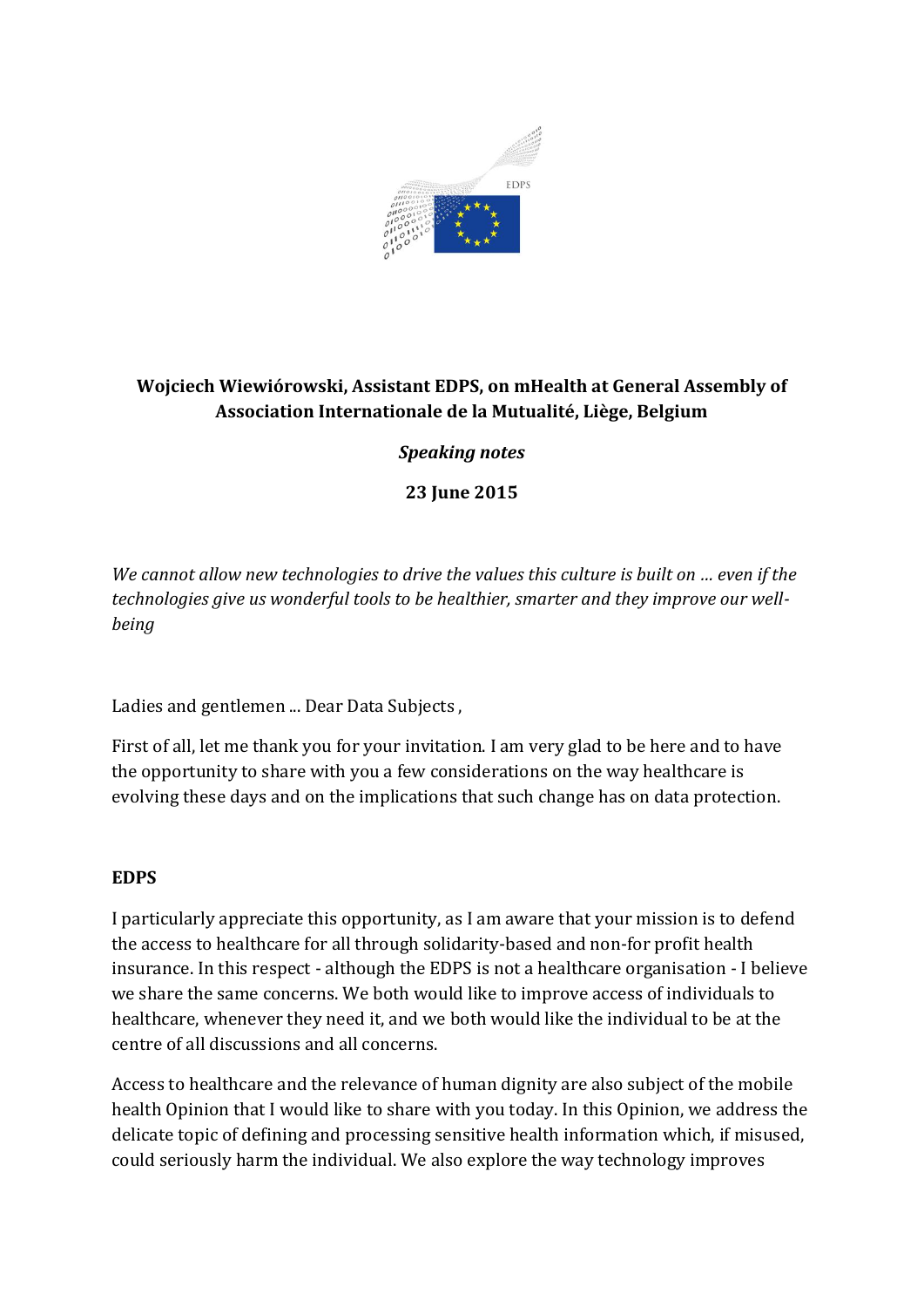access to healthcare services and, sometimes, makes them unnecessary, by educating individuals about prevention and guiding them towards a healthier way of living.

As we can easily understand by looking into the palm of our hand, electronic devices are becoming smarter and smarter and, in spite of the small size, more powerful. Their data storage and computing capabilities improve by the day as their price decreases. If well managed, new, inexpensive technology may deliver substantive social benefits in the healthcare sector, in terms of better disease prevention, better access to healthcare, less and better targeted medical intervention, lower medical expenditure and greater patients´ control over their health conditions.

## **Big data big responsibility**

These benefits, however, will not come without effort. The combination (or convergence) between healthcare and smart technology opens up a number of questions and challenges we need to address, so that all categories (patients and other stakeholders) may benefit from mobile health and that the gain of one does not come at the expenses of the others.

Mobile Health (or mHealth), as we define it, relies on the delivery of a number of innovative healthcare and wellness services to final users through a growing number of smart applications running on our devices. These services depend on the collection and processing of users´ personal data. It is obvious that data collection and processing shall not only depend on market trends, but need rules and safeguards. Will rules and safeguards limit the growth of new healthcare solutions? We believe they won´t. Rather to the opposite, they will foster users´ confidence and engagement and provide a firm ground for mobile health to grow and expand.

Mobile health connects, directly or indirectly, users to a number of economic players, such as device manufacturers, app designers, healthcare service providers and advertisers, each processing personal data for its own purposes. We believe that users need to remain the centre of our concerns and in control of their data.

In fact, the social and economic costs of not ensuring proper data protection safeguards to mobile health users are relevant and are well described by the European Commission in its Green Paper on mobile health: by 2017 about 3.4 million people are expected to own a smart device, but only 23% have used mobile health solutions so far. 77% has never used mobile health application and 67% wants "nothing at all" on their phone for their health. These figures deliver the clear message that the benefits of mobile health will remain on paper, without users' confidence and users' confidence depends on effective data protection.

### **What is the opinion of DPA**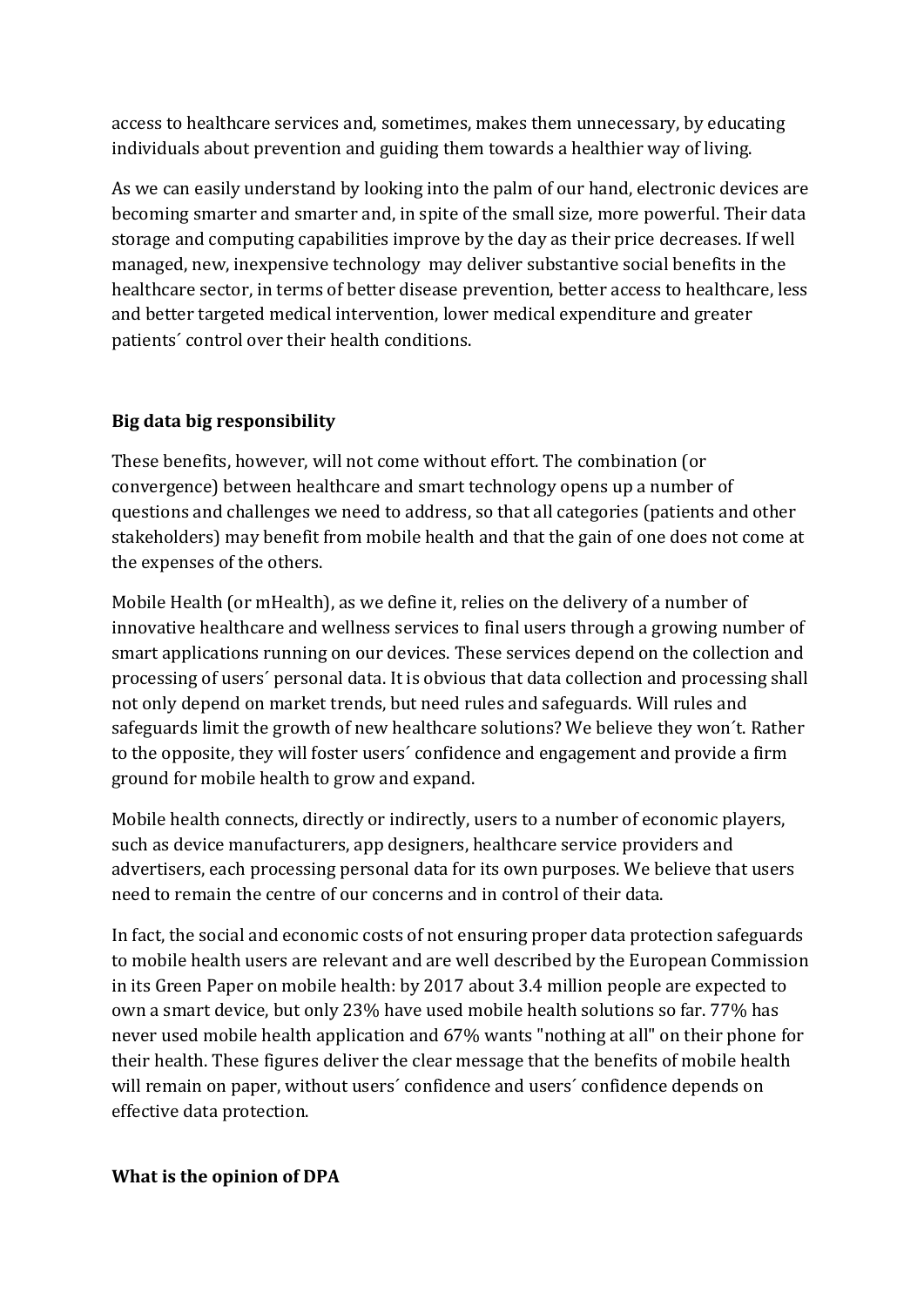For such reasons, in May we have adopted an Opinion on mobile health that takes a structured approach to mobile health and addresses what we consider the most immediate challenges and questions raised by this phenomenon. I encourage you to find the time to look at it on our website. Also, in the last months, we have been working on comments to the proposed General Data Protection Regulation in order to include in the legislative text clear guidance on the processing of health data and on Big Data in general.

Strange as it may sound, the main challenge we face is to give a proper definition of health data, in order to ensure that individual information is adequately protected. There are, at national level, several definitions of health data, but they have all been adopted for the purpose of sector-specific regulation. We lack, at EU level, a clear and comprehensive definition that would adapt to data protection purposes.

## **What is the future**

The most pressing question, in this respect, is whether we shall include lifestyle and well-being information in the notion. This kind of information (e.g. sleep hours, running performances, eating habits, food preferences) is largely processed by smart mHealth applications and we believe should be certainly protected as health data when collected or processed in a health context or for health purposes.

Another challenge concerns basic accountability for data processing. As I mentioned, multiple entities - public and private, for profit or no-profit - may be involved in the processing of health data concerning users. Our position is that any entity that processes personal data for own purposes shall be accountable for that processing. That requires that data processing, in the context of mobile health, is transparent enough to allow users to retain control over their data, identify the entity processing their data, be aware of the way their data are processed and object to that processing if they choose to do so.

We have talked about basic principles, such as accountability and transparency, but there are other urgent concerns in relation to personal data, in particular data security. Data can be stolen, leaked or used improperly. We have to ensure that the development of adequate security solutions for our data go hand in hand with the development of innovative services. In this respect, we use the expression privacy-by-design to indicate an approach that, instead of mending privacy gaps ex post, seeks to integrate privacy and data security in the technology during the design phase. We also advocate privacyby-default, which commands the application of acceptable privacy standards by default in case users are not able to select themselves the most appropriate safeguards.

**Lens**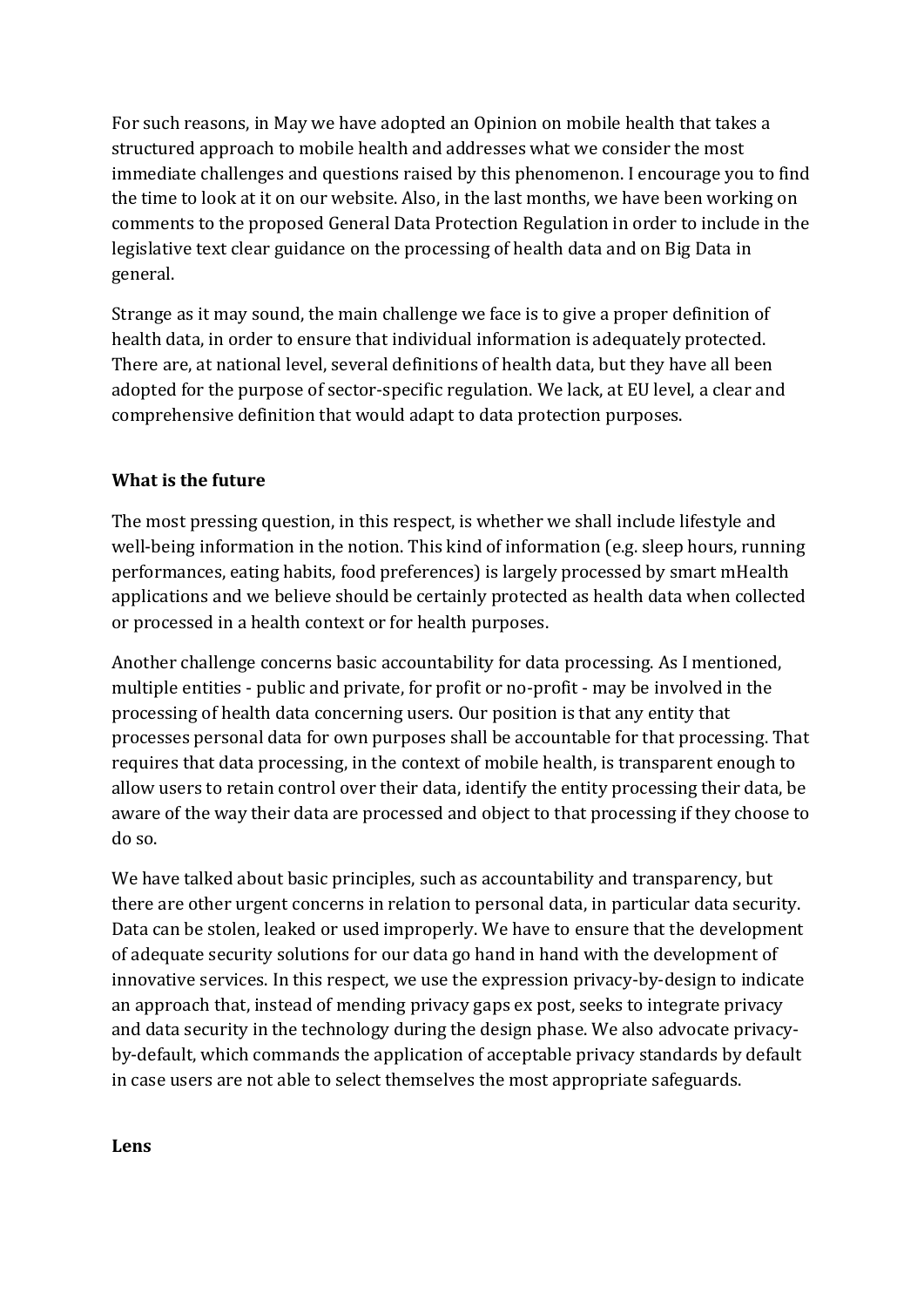I come now to discuss one of the most controversial aspects of mobile health, which is Big Data. As I mentioned before, personal data are more and more available and improving computing capabilities allow a fast processing of such large body of information. Big Data includes all technology solutions that allow exploring relations between sets of data that before were (or appeared) unrelated. Big Data opens new possibilities in science and medical research, as it allows the formulation of new conclusions from information that could not be processed before. Therefore, we expect significant progress in many fields thanks to the use of Big Data.

### **Wearables**

However, we need to bear in mind that a large potential often brings with it similarly large responsibilities and, I think, this is the case of Big Data. In order to deploy its full effectiveness, Big Data needs large amounts of personal data and is thus likely to affect the most intimate sphere of individuals. For such a reason, the use of Big Data should be assisted by adequate safeguards and be in compliance with data protection rules.

Big Data, of course, opens also unprecedented profit opportunities for businesses relying on personal data in order to provide customised services to their customers. There is, in fact, a tight relationship between data availability and business profitability. The more data you have, the more sophisticate, targeted and customised your services can be. Similarly, the more you will succeed on the market, the more you will scan the Internet for additional data that will help you designing new services.

An anecdote will provide an excellent example of what I am saying: I once met an entrepreneur active in the business of smart white goods and he explained to me that personal data were the "food" of the smart devices he put on the market. However, as technology moves forward at a fast pace, he was forced, day after day, to source more detailed and comprehensive data to feed to his machines. He added that, in order to stay ahead of his competitors, he had to mine, from the Internet and from elsewhere, as many data as possible, sometimes even before knowing exactly what to do with them.

# **Nappies**

Now, we certainly do not consider business as being evil nor we believe that Big Data should foster progress in any field but business. What we are concerned about - and I imagine you share my concern - is that the individual, with his personal data, becomes a commodity, a factor to be added in the profit equation, just like bank loans and interest rates. We have to remember, in this respect, that the right to privacy and data protection are fundamental rights of the individual which allow any of us - the hostess on the plane, the policeman on the street and the CEO of the fanciest technology start-up - to build our personality and to affirm ourselves as individuals part of a civil society and not as mere customers or users.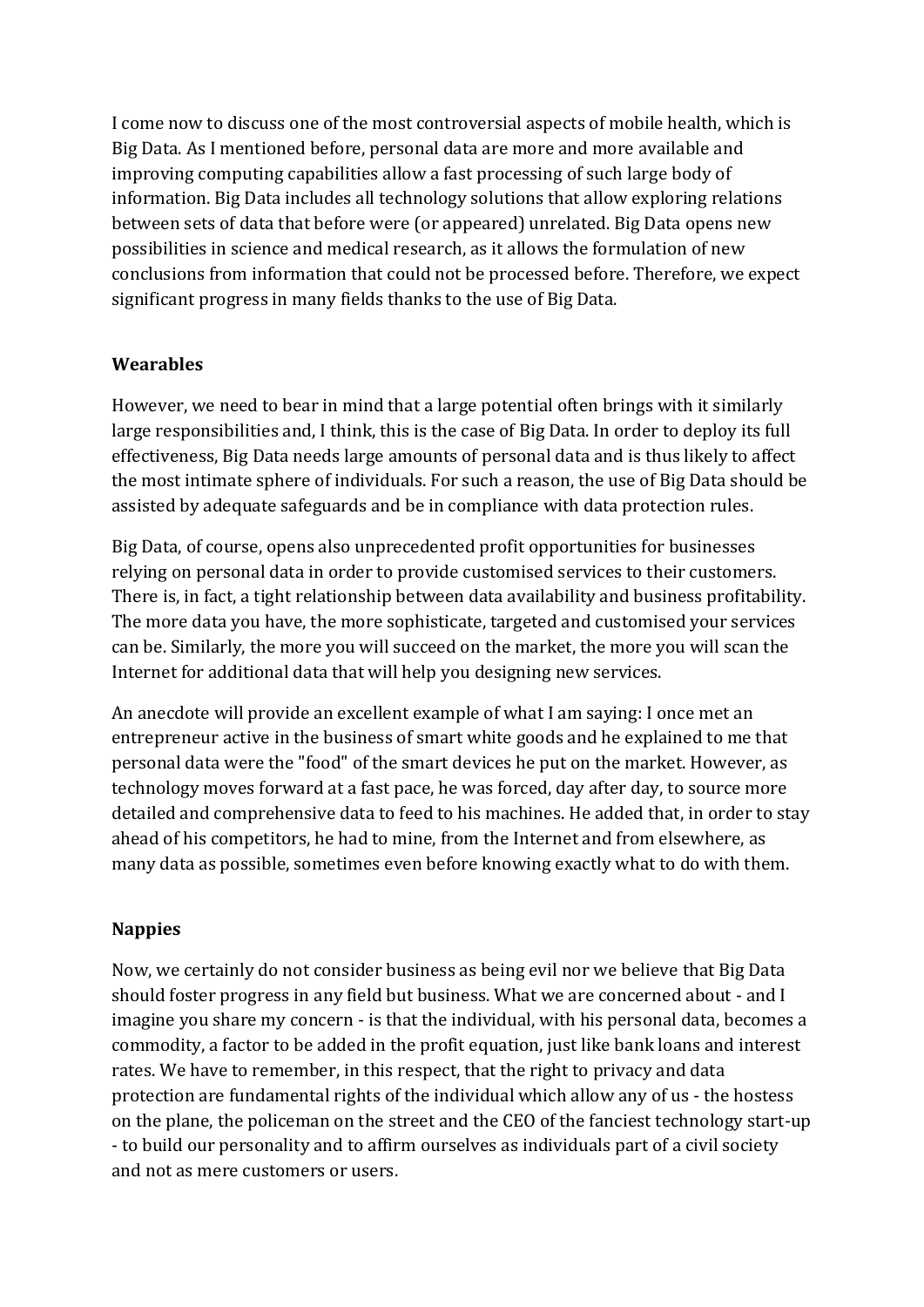The need to strike a balance between data protection and other concurring interests poses important ethical questions. In this respect, I would like to borrow the word "empowerment" from the Commission´s Green Paper on mobile health. In that document, empowerment is described as one of the benefits of mobile health and refers to the fact that, thank to smart solutions, users and patients will be more active and more in control of their health, whether they are sick or not. We think that individuals should be empowered not only with respect to their health, but also in relation to their personal data.

Being empowered in relation to own personal data means acting in a transparent environment, where data processors provide correct information to users, so that users are aware of what is done with their data. It also means that users retain control over their data during the entire period their data is processed and are constantly informed of the purposes of such processing. It means they can object, if they wish so.

## **Privacy by design**

The need to balance ethical and practical considerations leads me to mention a few key principles that are already embedded in the current data protection legislation and serve us as the basic tools to handle the challenges of mobile health. I just referred to the principle of correct and transparent information to users; I would also like to refer to the principle of purpose limitation, which does not prevent the processing of data, as long as the purpose of such processing is explicit and legitimate; the principle of data minimization that avoids massive collection of data in circumstances where this is not needed, and the principles of data security and privacy-by-design and privacy-bydefault, whose relevance we have seen above. We think that these principles are at the core of the data protection culture and should not be forgotten as we enter a new economic scenario such as mobile health.

### **Big data big responsibility**

In this respect, I would like to acknowledge the initiative of the European Commission that has launched a working group - gathering members of the healthcare and technology industries, data protection experts and regulators - in charge of drafting a code of conduct for app designers and providers of mobile health services. We think that providing clear guidance and spreading the culture of data protection will help mobile health to develop at its best.

To conclude, I am confident that you see now how effective data protection safeguards will allow mobile health to produce social benefits in healthcare. Technology has a large potential for improving users´ health (by spreading the culture of prevention) and access to healthcare, but needs to be associated to data protection safeguards in order